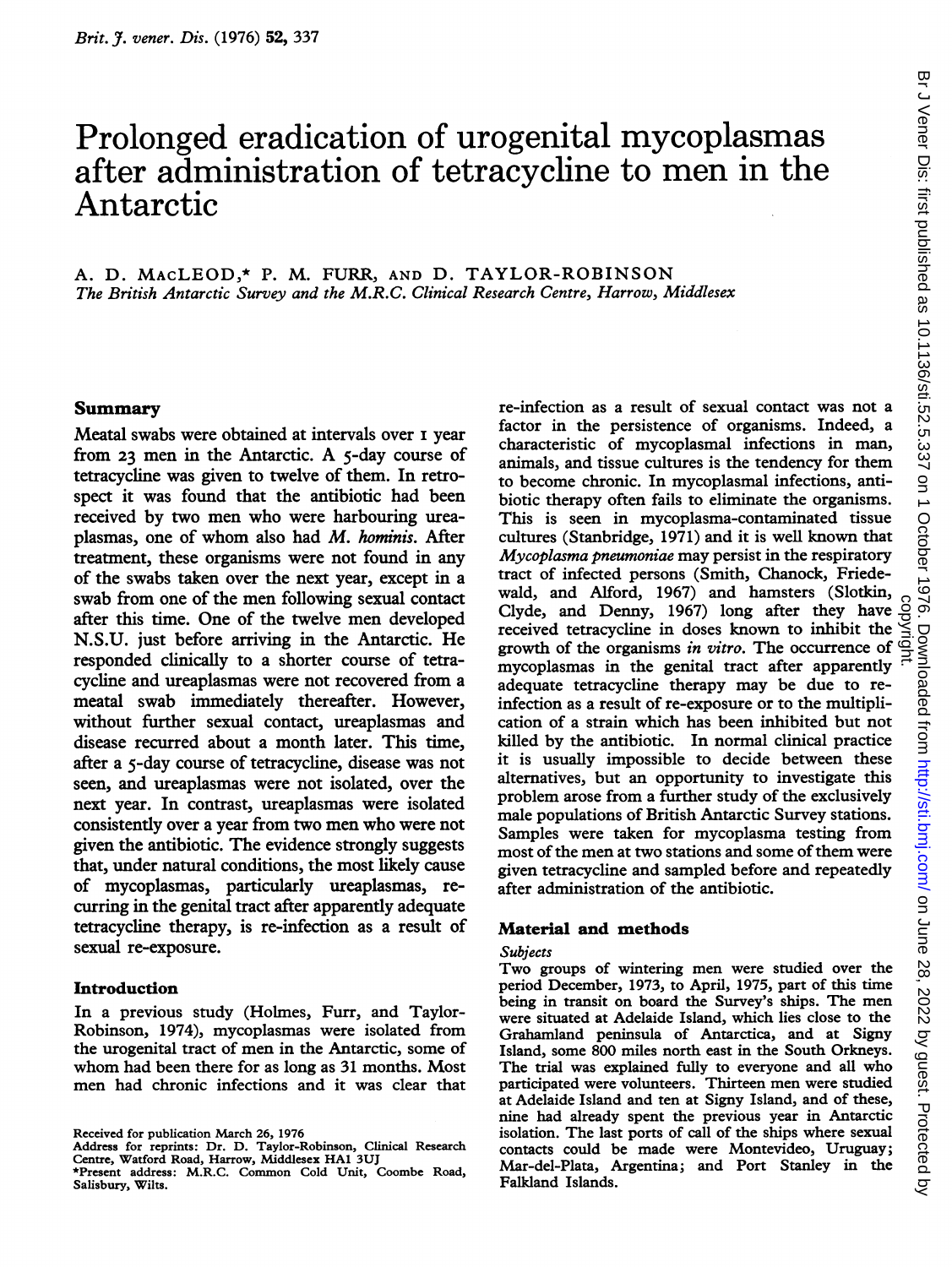#### Diagnosis of urethritis

Two men developed <sup>a</sup> urethral discharge after leaving Montevideo. Some of the discharge, mixed with saline, was observed microscopically and a smear was Gramstained. The finding of Gram-negative intracellular diplococci was taken as diagnostic of gonorrhoea. The diagnosis of non-specific urethritis (NSU) was based on the occurrence of leucocytes but the failure to find diplococci. It was not possible to culture for gonococci. The two-glass urine test was used to assist in diagnosing urethritis and to assess the recovery from disease.

#### Tetracycline administration

A course of tetracycline ('Steclin', Squibb) was given to twelve of 23 men. This consisted of one 250 mg tablet taken post-prandially four times a day for 5 days. Use of tetracyclines during the period of the study was restricted to the trial. Subjects with a history of any form of atopy were excluded from the tetracycline group.

#### Collection of specimens and storage

This was supervised by A.D.M. at Adelaide Island and by an assistant at Signy Island with radio co-ordination. Meatal swabs were collected immediately before antibiotic administration and afterwards at 4 to 12-week intervals, over a period of 12 months from May, 1974, to April, 1975. In addition, specimens were taken from some men 3 to 4 months before the trial and from two men about 6 months after they had returned to England. In all, at least six swab specimens were obtained from each man. These were taken before the first micturition of the day or, when this was not possible, at least <sup>1</sup> hour after urination. Each individual, after careful instruction, swabbed himself by inserting and rotating a plain cotton-wool swab (Exogen Ltd.) about <sup>1</sup> cm into the meatus; this swab was snapped off into 1-5 ml of glucose-containing mycoplasma medium (Manchee and Taylor-Robinson, 1968). On the Antarctic bases and aboard ship specimens were stored at  $-40^{\circ}$ C. Specimens collected from some men about 4 months before tetracycline administration were twice partially thawed because of refrigerator failures lasting 12 to 36 hrs and 24 to 48 hrs, respectively. On each occasion the temperature rose to  $-3^{\circ}$  to  $-2^{\circ}$ C. Specimens were returned by sea to England where they were stored at  $-70^{\circ}$ C.

#### Mycoplasma isolation and tetracycline sensitivity test

The laboratory workers were unaware which subjects had received tetracycline. Mycoplasmas were isolated as described previously (Holmes and others, 1974). The number of organisms is expressed as colour-changing units (c.c.u.) per 0-2 ml. Organisms which metabolized arginine were identified as M. hominis by the disc inhibition technique using specific antiserum. The in vitro sensitivity of ureaplasmas to tetracycline was tested by a micro-technique (Taylor-Robinson, 1967) in which each well of the micro-plate contained about 104 c.c.u. of the organisms. The dilution of antibiotic at which there was complete inhibition of colour change was initially recorded after incubation at 36°C for 18 hrs, and finally after 5 days.

# Results

### Mycoplasma isolation before and after tetracycline administration

Ureaplasmas were isolated from the specimens taken

from four of 22 men immediately before the course of tetracycline and M. hominis was also isolated from one of these four men. Tetracycline was given to two of the four men who harboured ureaplasmas, including the man infected by  $M$ . hominis. After the course of antibiotic, ureaplasmas and M. hominis were not isolated from any of the specimens taken over a period of about 12 months, whereas the two men who had not received antibiotic continued to shed ureaplasmas during this time (Table). Men who were apparently free from ureaplasmas initially, and who did not receive tetracycline, continued to have negative specimens throughout the period of observation. About 6 months after returning to England, a meatal specimen was obtained from each of two men who previously had mycoplasma-negative specimens after receiving tetracycline. The specimen from one of the men, who had had sexual contact, contained 105 c.c.u. of ureaplasma organisms but he had not experienced any symptoms or signs of urethritis.

TABLE Occurrence of genital ureaplasmas in men, some of whom were given tetracycline

| Date on which          |                         | Number of ureaplasmas $(c.c.u. / 0.2 ml)$<br>in specimens from subjects |                 |                       |                   |                 |
|------------------------|-------------------------|-------------------------------------------------------------------------|-----------------|-----------------------|-------------------|-----------------|
| Swab<br>taken          | Tetracycline<br>given   | Not given<br>tetracycline                                               |                 | Given<br>tetracycline |                   |                 |
|                        |                         | A                                                                       | B               | С                     | D                 | E               |
| 26.12.73<br>30.12.73   | $26.12.73$ <sup>a</sup> |                                                                         |                 |                       |                   | 104             |
| 21.1.74                |                         | 10 <sup>3</sup>                                                         |                 | 10 <sup>3</sup>       | $10^3 \ (10^2)^d$ | 104             |
| 27.1.74<br>1.2.74      | 27.1.74 <sup>b</sup>    |                                                                         |                 |                       |                   | 10 <sup>3</sup> |
| 2.5.74                 | 2.5.74°                 | 102                                                                     | 104             | 10 <sup>2</sup>       | $10^3(10^2)$      |                 |
| 7.5.74                 |                         | 104                                                                     | 104             |                       | $(-)$             |                 |
| 8.6.74                 |                         | 103                                                                     | 104             |                       | $(-)$             |                 |
| 15.8.74                |                         | 104                                                                     | 10 <sup>4</sup> |                       |                   |                 |
| 9.11.74                |                         | 10 <sup>3</sup>                                                         |                 |                       | (----)            |                 |
| 12.2.75                |                         | 104                                                                     | 106             |                       | $(-)$             |                 |
| 10.4.75                |                         |                                                                         |                 |                       |                   |                 |
| $8.12.75$ <sup>e</sup> |                         |                                                                         |                 | 105                   |                   |                 |

a3-day course to E only

b5-day course to E only

c5-day course to C and D only

<sup>d</sup>Titre of *M. hominis* in parenthesis

\*About 6 months after returning to England and after sexual contact

Effect of refrigerator failure on ureaplasma isolation Specimens which had been partially thawed and refrozen on two occasions were available from four men whose subsequent specimens, not subjected to this treatment, contained mycoplasmas. The thawed specimen from each man contained <sup>a</sup> similar number of organisms to the specimens which remained frozen until the time of testing.

#### Occurrence of urethritis

One man developed gonorrhoea after leaving Montevideo on the way to the Antarctic, but mycoplasmas were not isolated from him before treatment. Another man E (Table), who was the twenty-third man in the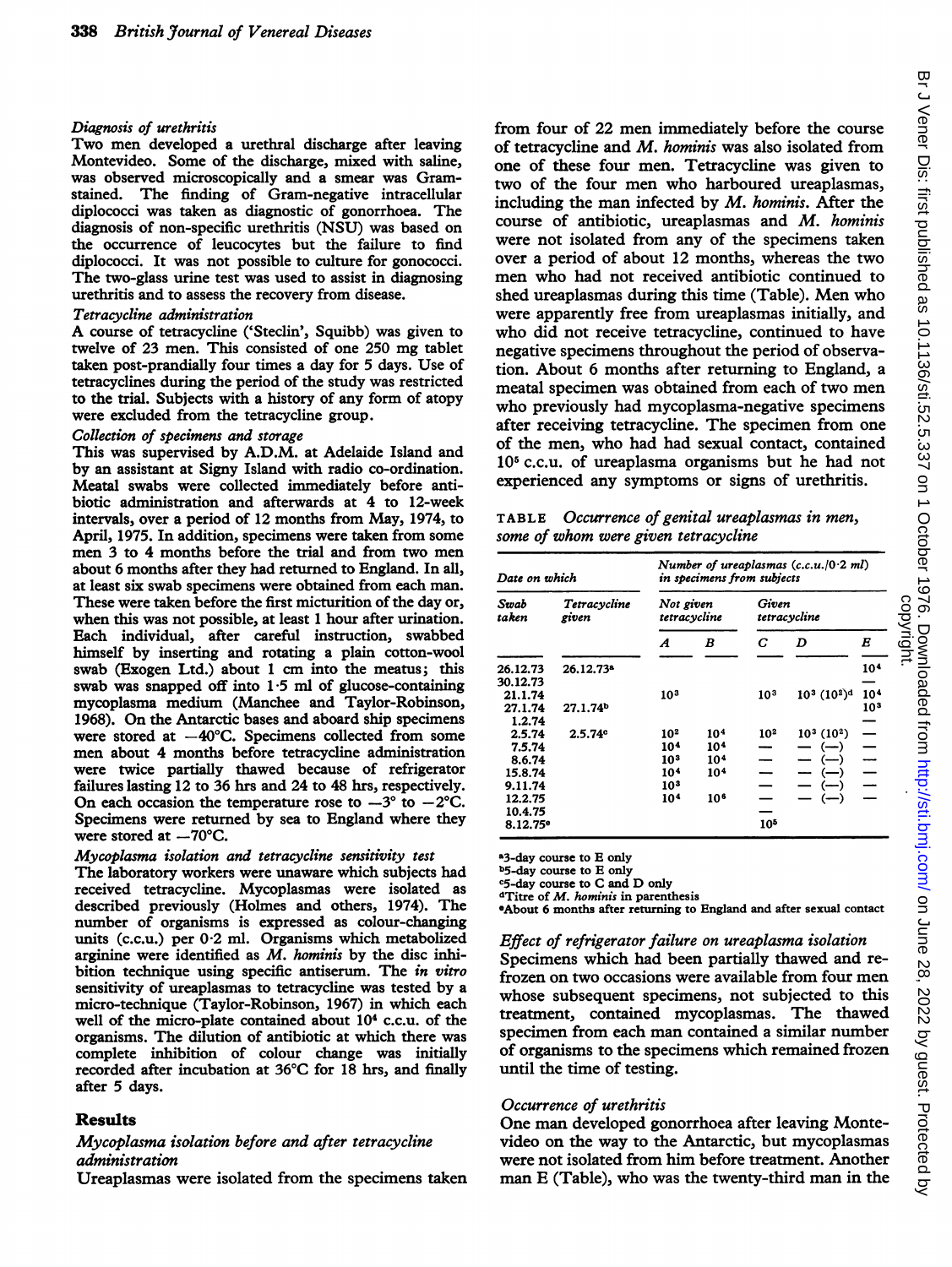study, developed N.S.U. and a meatal specimen obtained from him immediately before treatment contained <sup>104</sup> C.C.U. of ureaplasma organisms. He received tetracycline 250 mg. four times a day for 3 days, after which the discharge and ureaplasmas disappeared. However, a meatal swab taken 24 days after the completion of treatment was found to contain 104 C.C.U. of ureaplasmas. One week after this, without further sexual exposure, the discharge recurred and a further meatal swab confirmed the presence of ureaplasmas. This time the patient was treated with a 5-day course of tetracycline and the discharge, symptoms, and ureaplasmas disappeared and did not recur over the 12-month observation period.

#### Tetracycline-sensitivity of mycoplasmas

Eight ureaplasma isolates from the four men who harboured them and from the man who suffered relapsing N.S.U., in addition to the M. hominis isolate, were tested. Growth of all the isolates was inhibited initially by  $0.005 \mu$ g./ml. tetracycline. Continued incubation resulted in mycoplasma growth at this concentration of tetracycline, but none of the isolates multiplied at a concentration of  $0.5 \mu$ g./ml.

# Discussion

The occurrence of mycoplasmas in specimens taken from men before they were given tetracycline could be known only in retrospect. Since mycoplasmas were isolated from only four of 22 men (18 per cent.) it is fortunate that two of them received tetracycline. One other man had <sup>a</sup> mycoplasma-associated urethritis and also received tetracycline. Mycoplasmas were therefore isolated from <sup>a</sup> total of five of 23 men (22 per cent). This isolation rate is less than the overall isolation rate seen in the previous study of men in the Antarctic (Holmes and others, 1974), although in the latter study ureaplasmas were isolated from only 28 \*5 per cent. of men at any one time. Refrigeration failure does not account for a low isolation rate since most of the specimens were taken after this occurred. Nonetheless, it is interesting that organisms could be isolated from twice-thawed specimens in numbers equivalent to those occurring in specimens which had remained frozen.

It is quite clear from the repeated failure to isolate mycoplasmas over a period of about <sup>1</sup> year that the 5-day course of tetracycline completely eliminated them from the genital tract. Ureaplasmas were found again in the genital tract of one subject only after his period of isolation had ended. This means that the reappearance of organisms in the genital tract of antibiotic-treated patients attending a venereal disease clinic is likely to be due to re-infection rather than to multiplication of organisms which have been suppressed but not completely eliminated. A further reason for failure to eliminate ureaplasmas is the administration of an inadequate course of therapy. The recurrence of ureaplasmas in the subject who suffered from NSU and received <sup>a</sup> 3-day course of tetracycline may fall into this category. The associated reappearance of disease in this patient was an observation similar to that made by Shepard (1974) who used sub-optimal doses of tetracycline. The return of disease concomitant with the reappearance of ureaplasmas might be taken as evidence for the pathogenicity of these organisms. However, one cannot infer this because other tetracycline-sensitive organisms, such as chlamydiae, were not sought. The recurrence or continued presence of ureaplasmas after treatment may also be due to the existence of organisms which are relatively tetracycline-resistant. These have been found in Canada (Ford and Smith, 1974) and in England (Prentice, Taylor-Robinson, and Csonka, 1976). It is noteworthy that all the strains examined in the present study were highly sensitive to the antibiotic *in vitro*. Weström and Mårdh (1971) were unsuccessful in eliminating ureaplasmas from the genital tract of women by treating them with metacycline. However, Gnarpe and Friberg (1972) were able to clear ureaplasmas from semen for periods of at least 4 to 6 weeks by using doxycycline. Furthermore, Harrison, de Louvois, Blades, and Hurley (1975) successfully eradicated mycoplasmas from cervical and seminal samples for a period of at least 6 months by using doxycycline. The apparent ease of eliminating ureaplasmas from the genital tract is, as indicated previously, in contrast to the difficulty of eliminating them from tissue cultures and from subjects suffering from mycoplasmal respiratory disease. Mazzali and Taylor-Robinson (1971) provided some evidence that ureaplasmas may enter cells in tissue culture, and Furness and Whitescarver (1975) suggest that this may happen with other mycoplasmas. If this is so, it is possible that they are protected from the effects of antibiotics. In M. pneumoniae infections, organisms lying close to the cell surface between cilia, and those between cells and within leucocytes and macrophages may be shielded from the effects of antibiotics. It might be argued that ureaplasmas carried apparently as commensals by a healthy person are not so deep-seated and are therefore more susceptible to antibiotics, and that if they were involved in an inflammatory process they might be less easy to eradicate. However, it should be noted that two subjects inoculated intraurethrally with ureaplasmas developed urethritis, including prostatic involvement in one (Taylor-Robinson, Csonka, and Prentice, unpublished). Tetracycline therapy successfully eliminated the organisms because they were not found during the course of the next 9 months. copyright.

We thank the members of the British Antarctic Survey (National Environment Research Council) for their